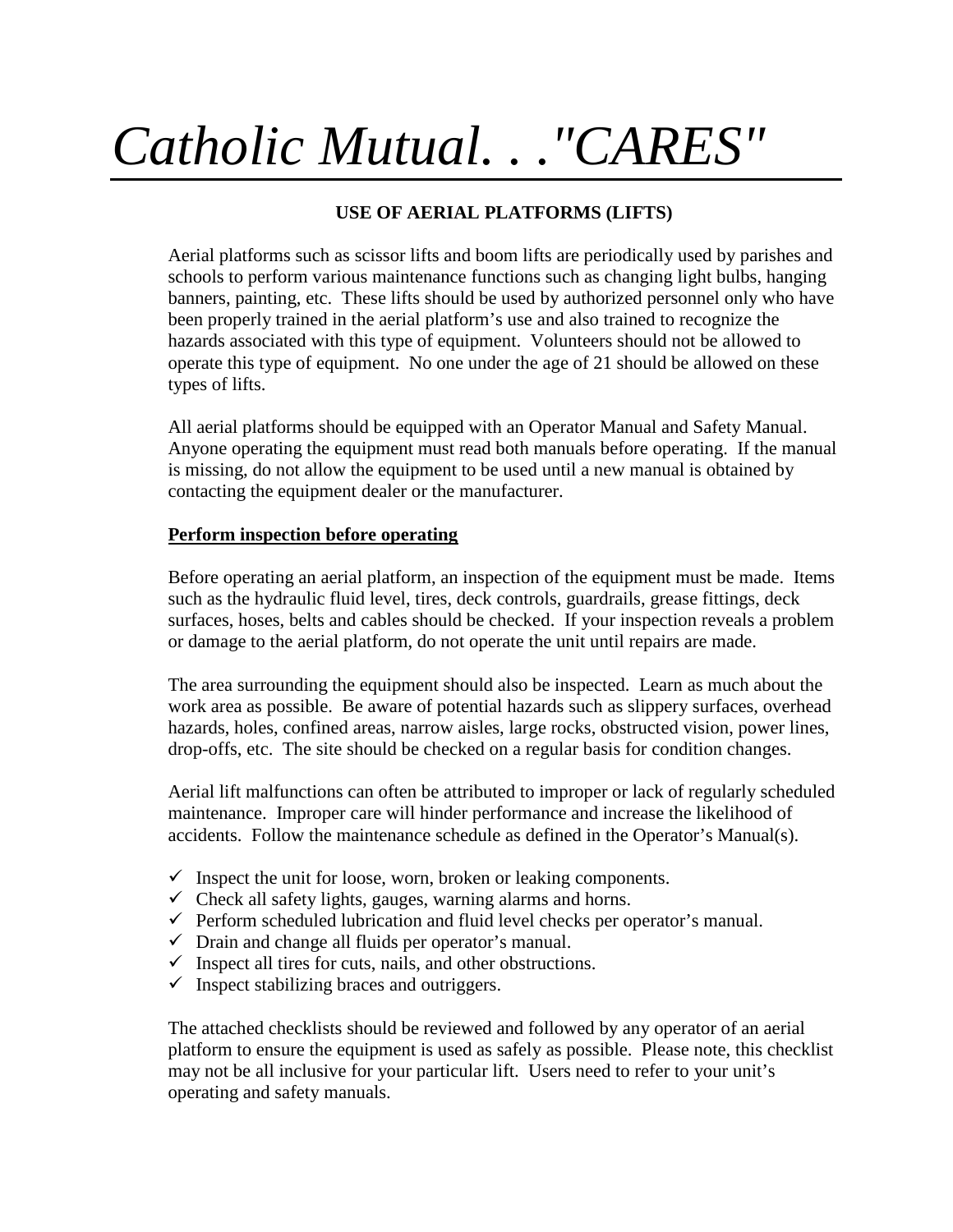# **SCISSOR LIFT AND VERTICAL PERSONNEL LIFT**

## *Getting Started*

- $\checkmark$  Perform required inspections.<br> $\checkmark$  Test operating controls
- Test operating controls.
- $\checkmark$  Make sure your shoes/boots are clean before climbing on.
- $\checkmark$  Use "three-point contact" with the machine when climbing.
- $\checkmark$  Never attempt to mount or dismount a moving machine.
- $\checkmark$  Never climb the elevating assembly to gain access to the platform.
- $\checkmark$  Know the capacity of the platform before operating.
- Know the weight of personnel, tools and other items placed on the platform.
- $\checkmark$  Make certain all handrails, toe boards, gates and entry chains are in place and secure before raising the platform.
- $\checkmark$  Never modify a lift.

## *Operating the scissor lift*

- When operating your lift in an enclosed space, ensure proper ventilation.
- $\checkmark$  Dispense the weight of all items on the platform evenly.
- $\checkmark$  Do not carry materials on the rails.
- $\checkmark$  Make sure all outriggers, stabilizers, extendible axles, or other stability enhancing means are used as required by manufacturer before elevating.
- $\checkmark$  Make certain that your traveling surface is level anytime the platform is raised.
- If there is more than one person on the lift, only the designated operator should operate the controls.<br>  $\checkmark$  Operate the controls smoothly avoiding sudden stops and starts
- Operate the controls smoothly, avoiding sudden stops and starts.
- $\checkmark$  Never operate the controls except from the control station.<br> $\checkmark$  Always be aware of nedestrians around the scissor lift
- Always be aware of pedestrians around the scissor lift.
- $\checkmark$  Do not place ladders or scaffolds on the platform or against the machine.
- $\checkmark$  Do not tie the platform to adjacent structures.
- Stay clear of power lines when operating the aerial lift.

#### *Tip-over hazards*

- $\checkmark$  Never overload the lift know its capacities.
- Do not operate the equipment in strong or gusty winds.
- $\checkmark$  Keep away from curbs, holes, edges and other level changes.
- $\checkmark$  Do not use controls to free a platform that is caught or snagged.
- $\checkmark$  Never override any safety device.
- $\checkmark$  If the tilt alarm sounds, immediately lower the platform (if applicable).

## *Fall hazards*

- Occupants may be required to wear "restraint" or "fall" protection on vertical lifts. Consult the safety manual and manufacturer.
- Keep all body parts inside the platform rails at all times.
- Never attempt to stand or climb onto a midrail, handrail or any other device (keep feet on the basket/deck at all times).
- $\checkmark$  Keep the platform clear of debris.
- Keep the entry chain and gates closed at all times.
- $\checkmark$  Do not exit the platform when it is elevated.

### *Collision hazards*

- Be aware of pedestrians in the area at all times.
- Check the work area thoroughly for overhead obstructions.
- $\checkmark$  Operate the scissor lift slowly near obstacles and other machines.
- $\checkmark$  Do not lower the platform unless the area below is clear of all personnel.
- $\checkmark$  Be aware when driving lift around corners, through intersections and entrances.
- Do not operate lift near any overhead crane or moving device.
- Use extreme caution when operating lift around docks, stairs or other drop-offs.
- When lowering the platform from the lower control station, the operator must remain clear of the descending platform.
- $\checkmark$  Secure all ropes, cables, and wire in unit. Do not let them dangle over the side.

## *Safe shutdown*

- Travel to a safe area, place platform in stowed position.
- $\checkmark$  Come to a complete stop, place controls in neutral, and shut off power.
- $\checkmark$  Only exit the scissor lift when the platform is completely lowered.